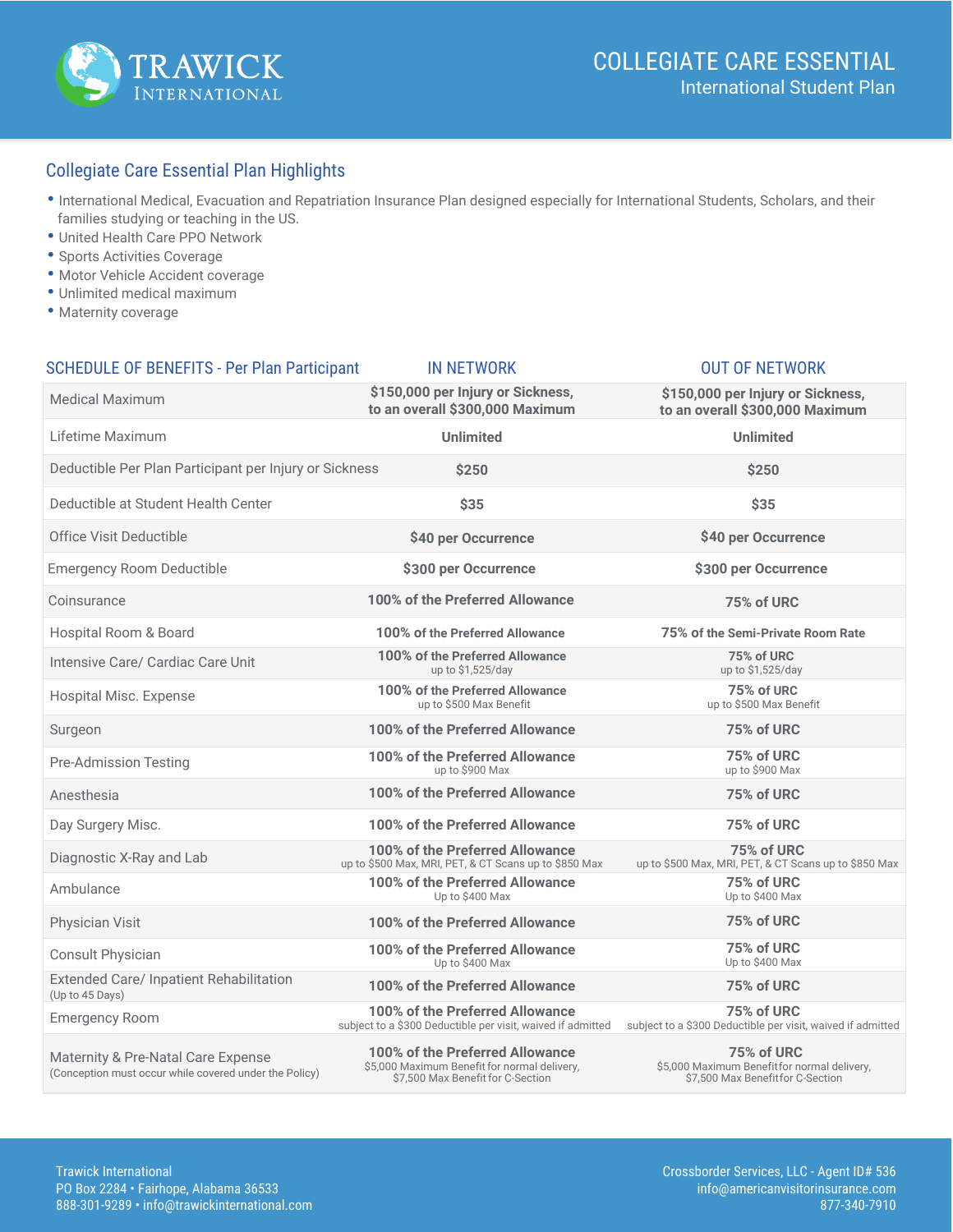

| <b>SCHEDULE OF BENEFITS CONT.</b>                                                                        | <b>IN NETWORK</b>                                                                                                                                 | <b>OUT OF NETWORK</b>                                                                                                               |  |
|----------------------------------------------------------------------------------------------------------|---------------------------------------------------------------------------------------------------------------------------------------------------|-------------------------------------------------------------------------------------------------------------------------------------|--|
| Elective/ Therapuetic Termination of Pregnancy<br>(Conception must occur while covered under the Policy) | 100% of the Preferred Allowance<br>Up to \$500 Max                                                                                                | <b>75% of URC</b><br>Up to \$500 Max                                                                                                |  |
| Mental & Nervous Conditions Expense                                                                      |                                                                                                                                                   |                                                                                                                                     |  |
| <b>In-Patient Expense</b>                                                                                | 100% of the Preferred Allowance<br>up to \$5,000 Max                                                                                              | 75% of URC<br>up to \$500 Max                                                                                                       |  |
| <b>Out-Patient Expense</b>                                                                               | 100% of the Preferred Allowance<br>up to \$5,000 Max                                                                                              | 75% of URC<br>up to \$500 Max                                                                                                       |  |
| Alcohol & Drug Abuse Expense                                                                             | 100% of the Preferred Allowance                                                                                                                   | 75% of URC                                                                                                                          |  |
| <b>Pre-Existing Conditions</b><br>(Covered after 6 months)                                               | 100% of the Preferred Allowance<br>up to \$20,000 Lifetime Limit                                                                                  | 75% of URC<br>up to \$20,000 Lifetime Limit                                                                                         |  |
| Sports Activities (Injuries arising from Interscholastic,<br>Intramural, Leisure, and Club Sports)       | 100% of the Preferred Allowance<br>up to \$3,000 Max                                                                                              | 75% of URC<br>up to \$3,000 Max                                                                                                     |  |
| Physiotherapy Expense                                                                                    |                                                                                                                                                   |                                                                                                                                     |  |
| <b>In-Patient Expense</b>                                                                                | 100% of the Preferred Allowance                                                                                                                   | 75% of URC                                                                                                                          |  |
| <b>Out-Patient Expense</b>                                                                               | 100% of the Preferred Allowance<br>up to \$35 Maximum Benefit,<br>Maximum of 12 Visits per Injury/Sickness                                        | 75% of URC<br>up to \$35 Maximum Benefit,<br>Maximum of 12 Visits per Injury/Sickness                                               |  |
| Motor Vehicle Accident                                                                                   | 100% of the Preferred Allowance<br>up to \$10,000 Max                                                                                             | 75% of URC<br>up to \$10,000 Max                                                                                                    |  |
| <b>Emergency Dental Expense</b>                                                                          | 100% of the Preferred Allowance<br>up to \$250 per tooth to a \$500 Max                                                                           | 75% of URC<br>up to \$250 per tooth to a \$500 Max                                                                                  |  |
| Durable Medical Equipment Expense                                                                        | 100% of the Preferred Allowance<br>up to \$1,000 Max                                                                                              | 75% of URC<br>up to \$1,000 Max                                                                                                     |  |
| <b>Extension of Home Country Sickness</b>                                                                | \$500 Max Benefit                                                                                                                                 |                                                                                                                                     |  |
| <b>Emergency Medical Evacuation</b>                                                                      | 100% of Actual Expense up to \$60,000                                                                                                             |                                                                                                                                     |  |
| <b>Emergency Medical Repatriation</b>                                                                    | 100% of Actual Expense up to \$60,000                                                                                                             |                                                                                                                                     |  |
| <b>Return of Mortal Remains</b>                                                                          | 100% of Actual Expense up to \$60,000                                                                                                             |                                                                                                                                     |  |
| Accidental Death & Dismemberment                                                                         | \$10,000                                                                                                                                          |                                                                                                                                     |  |
|                                                                                                          | <b>Network Provider</b>                                                                                                                           | <b>Non-Network Provider</b>                                                                                                         |  |
| Prescription Drug Co-Payment (per prescription)<br>(Oral Contraceptives are included)                    | 100% of the Preferred Allowance<br>based on a 30-day supply per<br>prescription; Up to \$100 max; Up to<br>\$40 per month for Oral Contraceptives | 75% of URC based on a 30-day<br>supply per prescription; Up to \$100<br>max; Up to \$40 per month for Oral<br><b>Contraceptives</b> |  |
| <b>Travel Assistance Services</b>                                                                        | 24-hour travel assistance services are provided by GBG Assist                                                                                     |                                                                                                                                     |  |

### **ELIGIBILITY**

You are eligible for this coverage, if you have a current passport or visa and are temporarily residing outside your home country/country of permanent residence while actively engaged in education or research activities. You are "actively engaged" in education, teaching or research activities if you are one of the following: Undergraduate - registered for and attending classes on full time basis; Graduate Student; Scholar or researcher – who is invited by an educational organization; Students involved in education, educational activities or research related activities. Students must actively attend classes for at least the first 31 calendar days after the date for which coverage is purchased. Your spouse and dependent children are also eligible for coverage if accompanying you and enrolled on your policy. If an International full-time student who would otherwise be actively attending class is enrolled in classes on-line or through a hybrid program (part on-line with limited face-to-face class time) solely because his college or secondary institution determined that because of COVID-19 it would only conduct classes in this manner, he or she will be considered to be actively attending classes for Fall 2020. Please contact the company for Spring 2021 online class eligibility at 888-301-9289.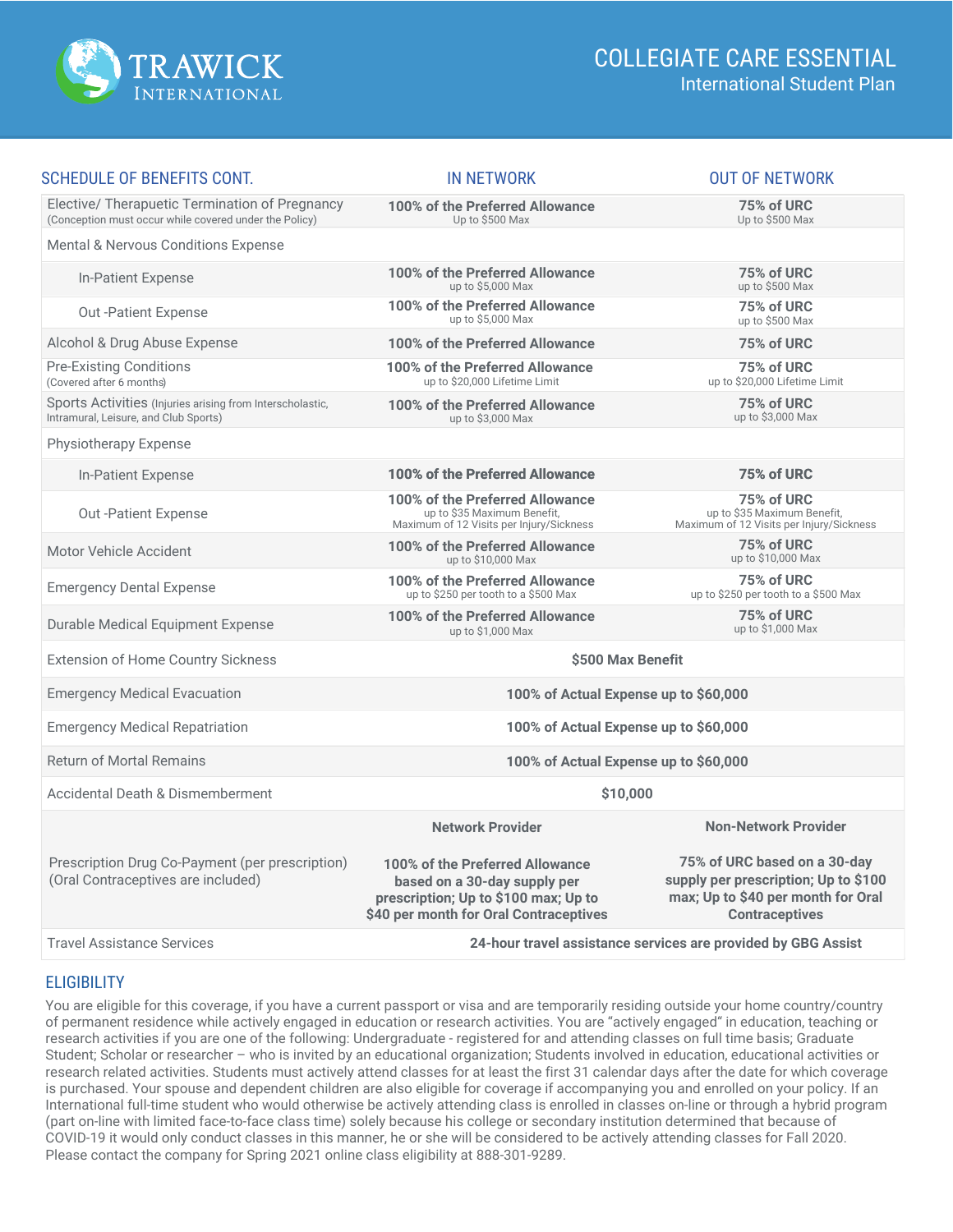

#### WHEN COVERAGE BEGINS AND ENDS

Effective Date – The Effective Date of this Policy is the later of the following: 1. the date the Company receives a completed application and correct premium for the Period of Insurance, or 2. the date requested on the Application, or 3. the day after applying online. The Effective Date for your eligible spouse or dependents enrolled with you is your Effective Date, provided the Company receives the required premium for the spouse or dependent. If a spouse or dependent becomes eligible after your Effective Date, you have 30 days from the date such spouse or dependent first becomes eligible to enroll them and pay the applicable premium.

Coverage Ends - Your coverage ends on the earliest of the following: 1. the date you cease to be eligible for coverage; or 2. the end of your term of coverage; or 3. the date requested on your application; or 4. the last day for which premium has been paid; 5. The date you no longer are affiliated with a school; 6. The date you return home; 7. After 364 consecutive covered days. Your spouse or dependent coverage will end at the earliest of: 1. the end of your term of coverage; or 2. the date requested on your application; or 3.the last day for which premium has been paid; 4. The date you no longer are affiliated with a school; 5. The date you return home; 6.After 364 consecutive covered days; or 7. the date a spouse or dependent is no longer eligible for coverage.

**Rates are per person and based on age at the time of enrollment. Rates are subject to change prior to enrollment.**

| <b>RATES</b>                | <b>MONTHLY</b> | <b>ANNUAL</b> |
|-----------------------------|----------------|---------------|
| Student/Scholar 12-24       | \$36.41        | \$436.90      |
| Student/Scholar 25-29       | \$58.73        | \$704.72      |
| Student/Scholar 30-64       | \$111.59       | \$1,339.08    |
| Dependent - Spouse or Child | \$249.00       | \$2,987.97    |

The effective date is based on the date requested and and once payment has been received.

Coverage can be purchased annually or monthly from 1 to 12 months.

Apply Online - accepting Visa, Mastercard, Discover and American Express.

**This brochure is for information only and includes a brief summary of features provided under this short term limited benefit policy number TCC-001and is subject to the terms, conditions, limitations and exclusions of the policy which are available online prior to purchase. Please see the policy and certificate for details. Coverage may vary or may not beavailable in all states.**

**This Plan is underwritten by GBG Insurance Limited and is subject to the laws of England and Wales, and the laws governing the terms, conditions, benefits and limitations in insurance policies issued and delivered in other countries including the United States are not applicable to this Policy. If any dispute arises as to the interpretation of this document, the English version shall be deemed to be conclusive and taking precedence over any other language version of this document. GBG Insurance Limited is an insurance company incorporated in Guernsey with registration number 42729 and licensed by the Guernsey Financial Services Commission to conduct insurance business under the Insurance Business (Bailiwick of Guernsey) Law, 2002 as amended.** 

**The Company agrees to provide the benefits, in exchange for the payment of the required premium. Coverage is subject to the terms and conditions described in the Master Policy and the Plan.**

**When purchased, the Plan and the coverage provided by it, become effective at 12:01 A.M. on the Plan Effective Date. It continues in effect in accordance with the provisions set forth in the Plan.**

**By purchasing this insurance provided by GBG Insurance Limited, you become a member of the International Benefit Trust.**